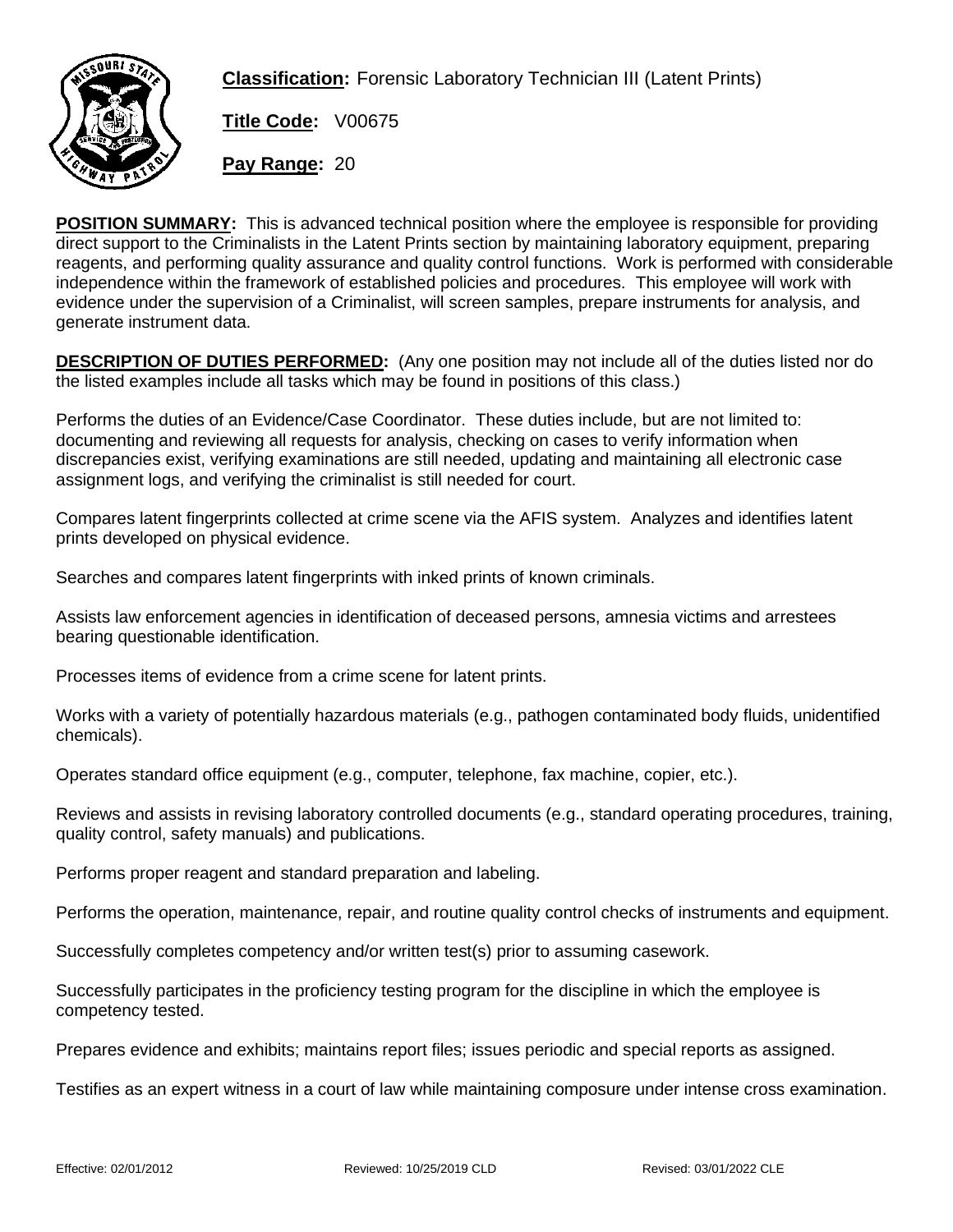Generates and receives requests to and from other crime laboratories, which typically involves other law enforcement agencies, prosecutors, attorneys, etc.

Assists with providing training to law enforcement personnel, Department of Corrections employees, etc.

Performs data entry, filing, inventory, maintaining records, ordering, and stocking supplies to include common and individual workspaces.

Opens cases, lists evidence, performs examinations, and records information into the Laboratory Information Management System (LIMS).

Assists criminalists in validation processes.

Monitors and produces case metrics on cases worked to include grant statistics and reporting, as well as compile various statistics for the section supervisor.

Assists in training lower level Latent Technicians.

Provides AFIS Certification training.

Assists other laboratory personnel in processing latent prints.

Performs job-related travel as needed.

Performs discipline-related duties as assigned.

## **REQUIRED KNOWLEDGE, SKILLS, AND ABILITIES:** Ability to participate in a formal and on-the-job training program.

Ability to perform work in accordance with prescribed procedures, make accurate observations of test results, and prepare accurate records and reports.

Ability to remain impartial in performance of laboratory activities (e.g., purchasing supplies, analyzing evidence, testifying in court).

Ability to maintain composure while under cross-examination regarding personal and scientific qualifications and testify to laboratory findings in court.

Ability to work with restricted, highly sensitive information in a confidential and professional manner and maintain the information as such.

Ability to distinguish colors necessary to perform laboratory tests.

Ability to examine forensic evidence and recognize and identify minute details.

Ability to properly use laboratory equipment, computer and photography equipment, and chemicals.

Ability to perform job-related travel (e.g., appearing in court, observing crime scene investigations, attending training meetings and seminars, etc.).

Thorough knowledge of the safety rules and procedures associated with laboratory equipment and chemicals.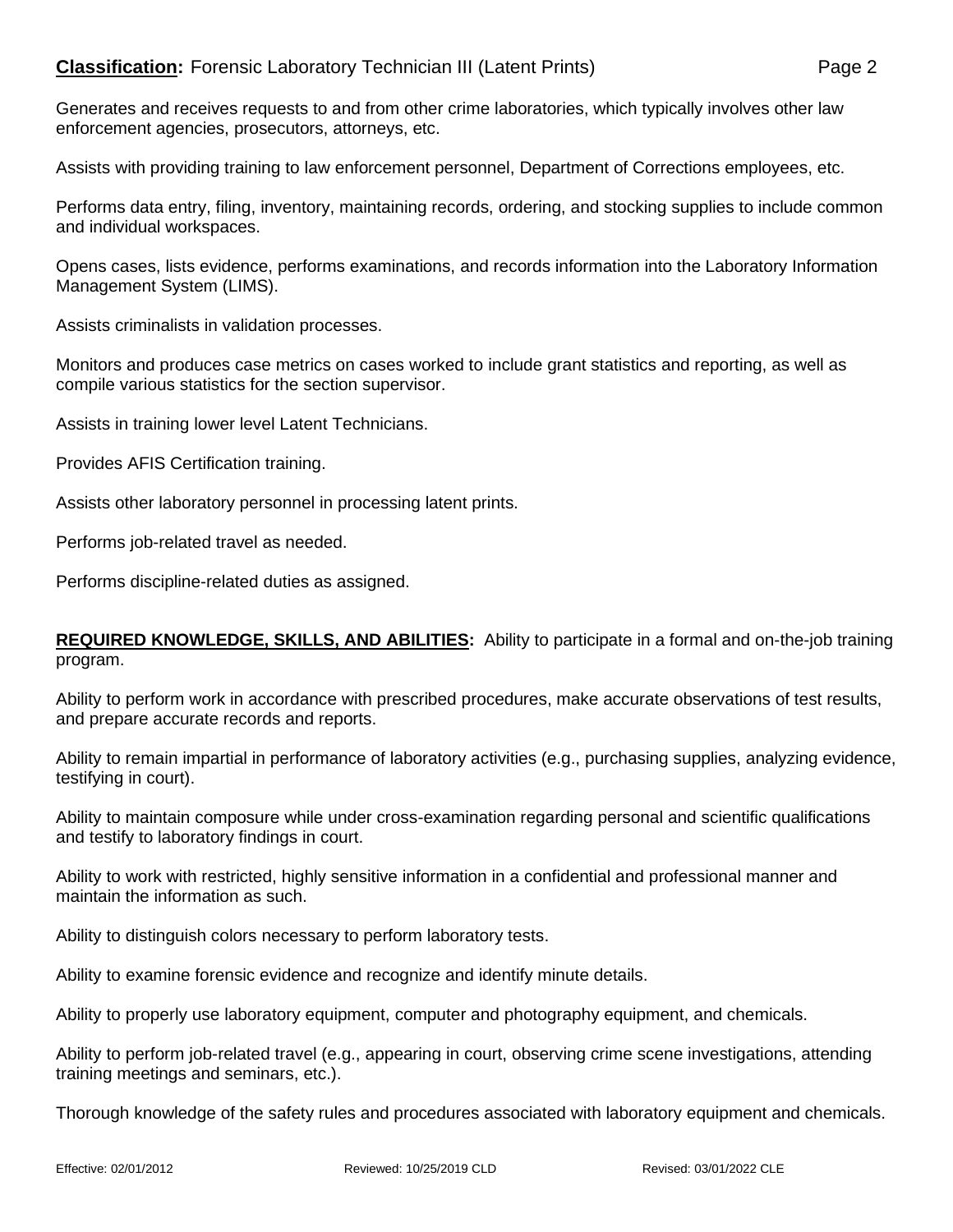## **Classification:** Forensic Laboratory Technician III (Latent Prints) Page 3

Ability to work with potentially hazardous materials as detailed in the description of duties.

Ability to gather, assemble, correlate, and analyze facts to be incorporated into a laboratory report.

Ability to compile and prepare information for presentations (e.g., mock trials, courtroom testimony, depositions, pretrial conferences, meetings, etc.).

Ability to train others on the collection, examination, and preparation of evidence.

Ability to successfully complete competency test(s) prior to assuming casework.

Ability to generate and receive requests for information from a variety of individuals regarding forensic science.

Ability to discuss graphic topics with competence, impartiality and professionalism.

Ability to stand for extended periods and lift moderate loads (30 pounds).

Thorough knowledge of accreditation compliance criteria.

Knowledge of state and federal laws, rules, regulations, and Patrol policies.

Ability to perform basic mathematical operations, including algebraic calculations; the ability to calculate volumes, weights, and measures; the ability to utilize and interpret statistics.

Ability to exercise judgement, decisiveness, and creativity in situations involving the direction, control, and planning of an entire program or set of programs.

Ability to organize, coordinate, manage, and/or correlate data and present it to a group in a clear and concise manner.

Must possess excellent communication and presentation skills including the ability to communicate clearly and concisely to a wide range of individuals.

Ability to maintain accurate manual and computer databases, inventories, and QA/QC logs.

Thorough knowledge of the procedures and methods used in latent print processing.

Thorough knowledge of the MSHP AFIS System.

Ability to read English effectively.

Ability to communicate in English clearly and concisely, both orally and in writing.

Ability to work with material that may be of a sexual nature relating to criminal activity (e.g. written material, photographs, and/or verbal language, etc.).

Ability to establish and maintain effective working relations with others.

Ability to work hours as assigned.